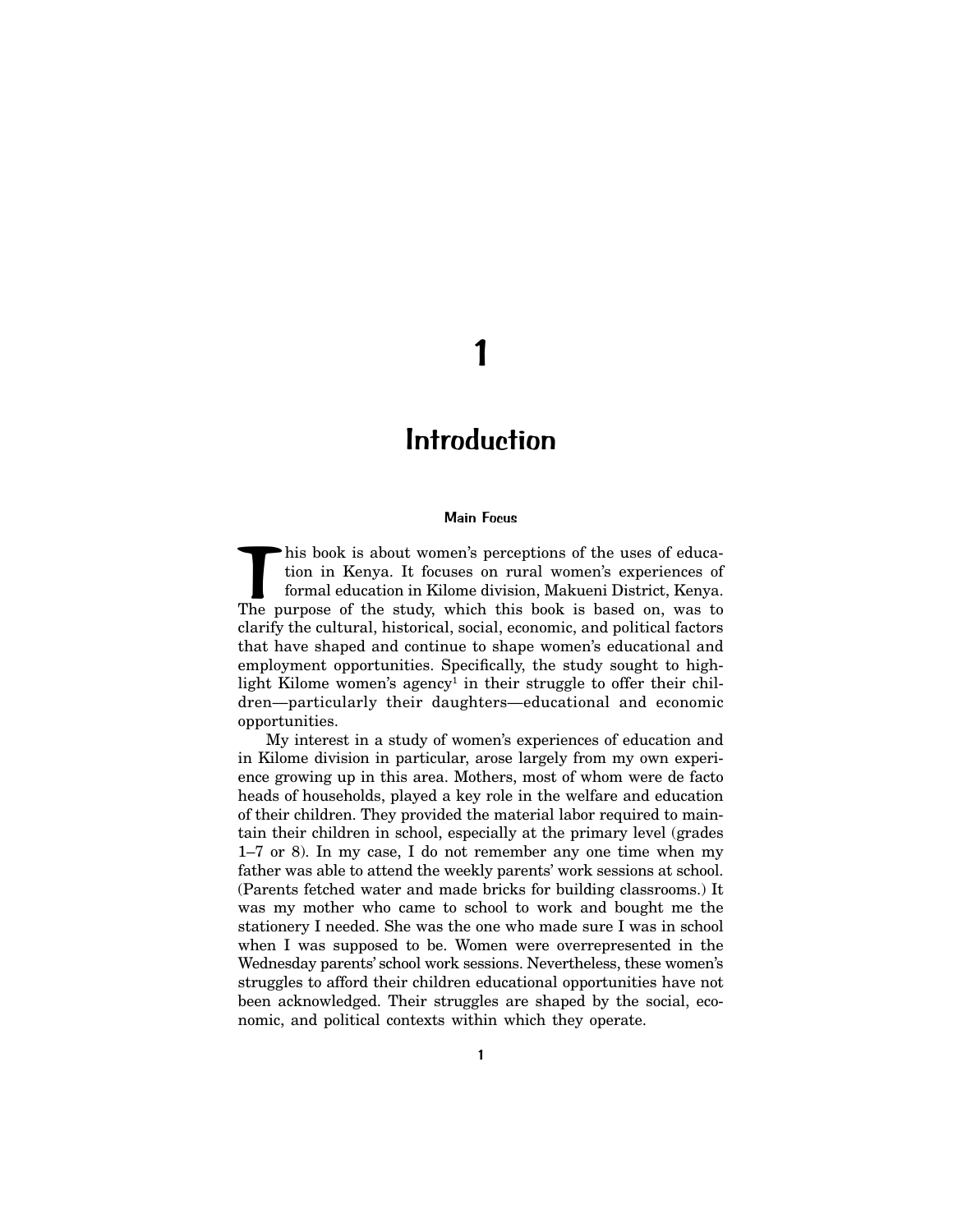To understand the women's contexts, it became important to understand their own educational journeys. The women narrated their stories in relation to education highlighting their experiences of formal education and the constraints they have faced, and continue to face, in Kenya today. Their narratives expose and draw attention to the gender and power issues that limit their participation in education and in the formal employment sector, issues that in general, exacerbate gender inequalities and the subordination of women individually and collectively. These are issues that policymakers, politicians, development agents, and educators do not adequately address or challenge. The women speak about their experiences from their standpoints.<sup>2</sup> Their material locations are shaped by ethnicity, gender, marital status, age, and region.

The women articulate their experiences relating to education in the past (their own) and in the present (their daughters), highlighting fears and hopes, and possibilities and constraints that structure their daily lives. They also articulate their experiences concerning labor, both paid and unpaid. This makes visible the increasing demand for women's labor as they intervene for their families' welfare within a harsh social, economic, and political climate (George, 1994; Mbilinyi, 1998; Mikell, 1997). The discussion of family and sexuality demonstrates women's perceptions of themselves, of their daughters, and of their roles in the family. The women do not define their agency simply around motherhood in the private sphere. As Stamp (1995) argues, women in rural African communities have multiple subjectivity as mothers, daughters, sisters, traders, and farmers, which is the bedrock of their agency in the Kenyan state today. Women's participation in self-help groups further highlights their collective agency. I construe the women's narratives as their private discourse on education, one that operates in the family and in the community.

I contrast the private discourse with the public discourse on education articulated in policy documents, highlighting the contradictions and similarities between the different narrative standpoints. The public discourse regarding the purpose of education of men and women in Kenya is set out by male politicians, policy makers, and international development agencies such as the World Bank. I analyzed educational and development related policy documents<sup>3</sup> produced over the last thirty-year period to document the public discourse. Analysis of national development plans is important because education is viewed as an instrument of national development. The analysis of the private and public discourse on education makes visible women's agency and the systemic gender discrimina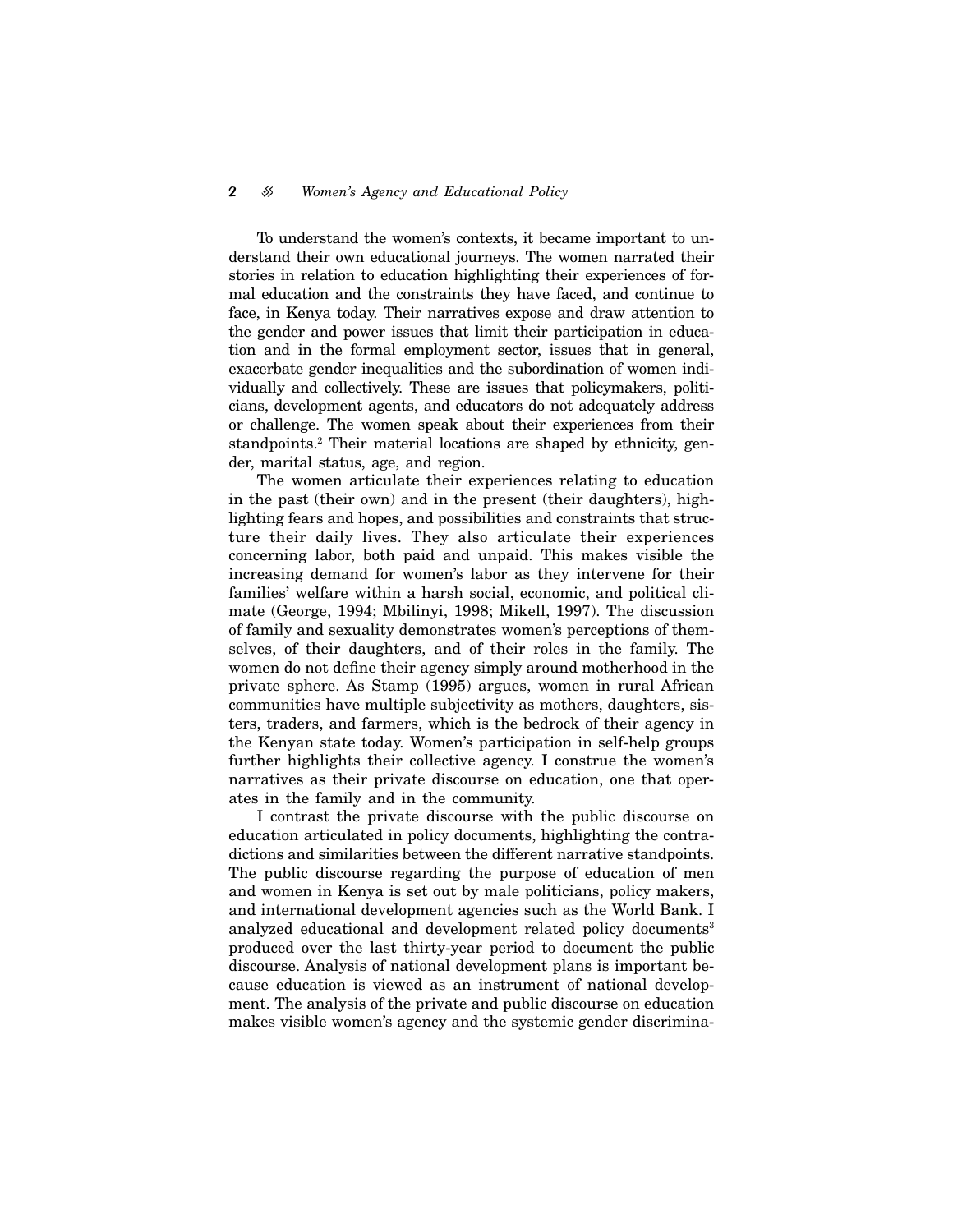tion that women face in accessing educational and economic opportunities in Kenya.

## **Background**

Education occupies a central position in the national development plans of many countries, including Kenya. Since independence in 1963, the government has set up several commissions and working parties to look into ways and means of structuring and restructuring education to meet the country's development needs and more importantly, to meet international financiers<sup>4</sup> demands. They have recommended policies that have served to shape education and educational opportunities in Kenya. While women constitute over 50% of the population of Kenya, gender issues that limit their participation in education and in the economy have consistently remained invisible to policy makers. This has maintained the low representation of women in all levels of education and in the labor market, since educational qualifications are used as criteria for hiring for employment in most areas in the modern sector. The commissions that have been set up have emphasized the economic, rather than the social function of education.

Although the public discourse on education has expressed a commitment to providing education to all Kenyans, absent in this policy discourse has been the discussion of how gender has influenced opportunities available to men and women in colonial and post-colonial Kenya. Gender is a social, cultural, economic, and political construction of what it means to be a girl or a boy, or a woman or a man in a given context.<sup>5</sup> It is a social process that ascribes characteristics and behaviors to women and men according to their sex (Eyre, 1993). Gender constructions of femininity have continued to limit educational opportunities made available to women in postcolonial Kenya.

In Kenya, men play a dominant role in all aspects of governance. Kenyan women have had difficulty penetrating the patriarchal decision-making structures and processes of the state and the party. Policy making, planning and development, and implementation of policies and programs in Kenya usually take the male perspective (Kibwana, 1992). The failure to address the impact of seemingly gender-neutral educational policies has reinforced gender inequities in educational opportunities, for instance, the implementation of the cost-sharing strategy, where parents have to pay for schooling, has increased women's work loads and intensified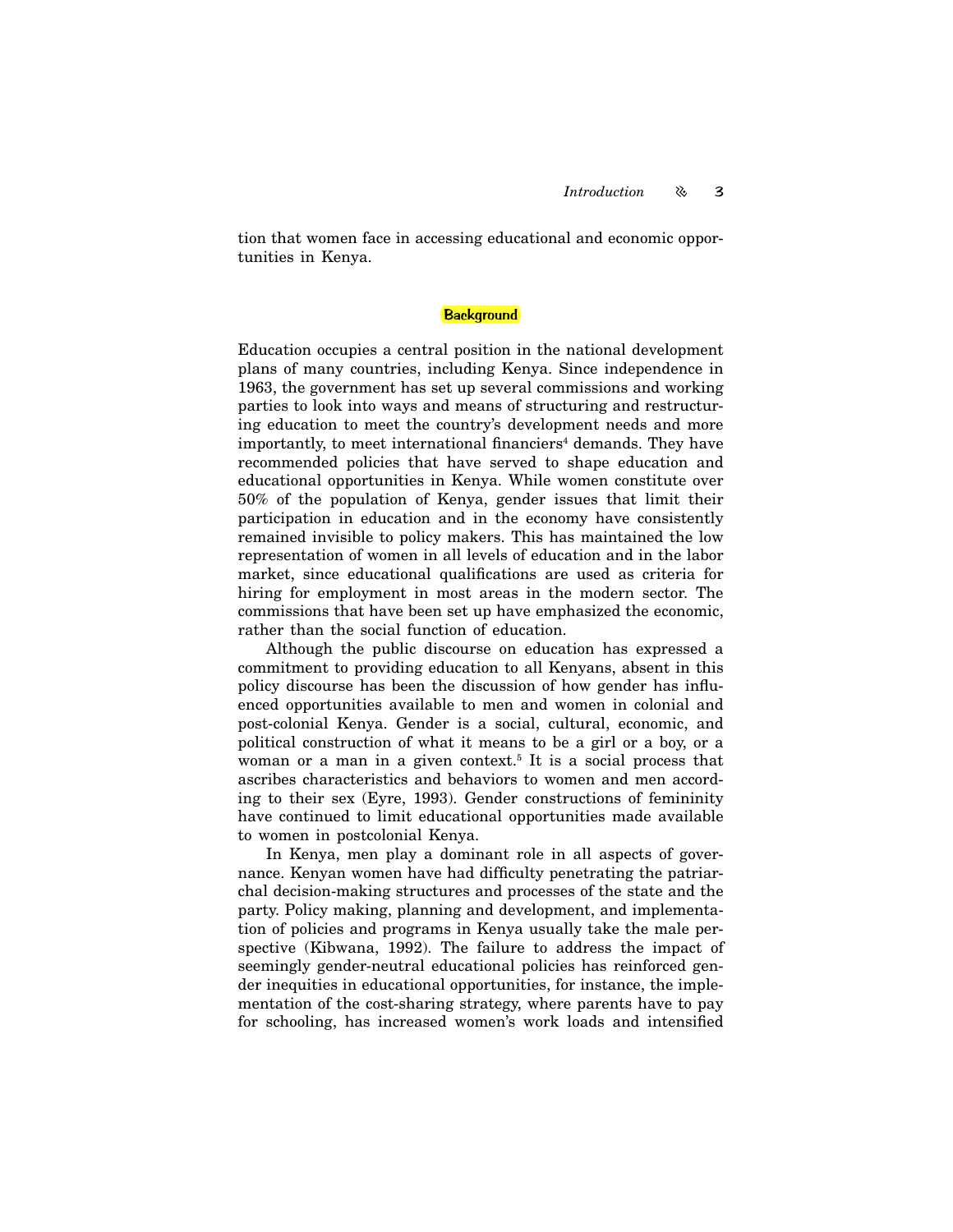their daughters' struggles for educational opportunities. The interplay between gendered cultural assumptions about femininity and the increased costs of schooling have a negative impact on women's education.

The formulation of policies from the male perspective also intensifies the public and private dichotomy<sup>6</sup> on the basis of gender. Policy makers seem to confine the discourse on women's education to their agency in the private sphere. They do not view women as economic and political agents in the public sphere alongside men. This has led to the formulation of policies that have served to reinforce gender inequities in the public sphere. This thesis proceeds on the assumption that gender and power issues must be taken as fundamental categories within which human social relations are organized (Harding, 1986).

The government of Kenya professes to be committed to the provision of equal opportunities to all of its citizens irrespective of sex, race, and religion. The government also claims to be committed to addressing the unequal social, economic, and political status of women in Kenya. However, in reality, the government is resistant to gender issues, for example, women, who have voiced and articulated women's concerns, such as Professor Wangari Mathai, have frequently been met with severe and brutal repression. Mathai, the first female professor of veterinary medicine in Kenya, and founder of the world renowned environmental GreenBelt movement, has been arrested numerous times for challenging men's supremacy in making decisions that are gender biased and environmentally destructive. Women who attempt to exercise their political and economic agency in the public sphere are faced with a multitude of limitations. As Mathai observes, gender, marriage and ethnicity (among others) serve to limit women's agency contrary to the popular publicly promoted rhetoric that "the sky is the limit (quoted in Gruduah, 1991)."

As a female child growing up in a polygamous home in rural Kenya, I am aware of the gender and power issues, nestled in cultural beliefs about women that limit women's/girls' educational opportunities in the society. The clear gender division of roles in my family were those of a mother, wife, care giver, and food producer. These were roles that were limited to the private sphere. Women had performed these roles in the precolonial era before the introduction of formal education and continued to learn them informally. On the other hand, the man was the head of the household, though he often spent most of the time in the city as a migrant worker. He was the "breadwinner," the income earner, and the one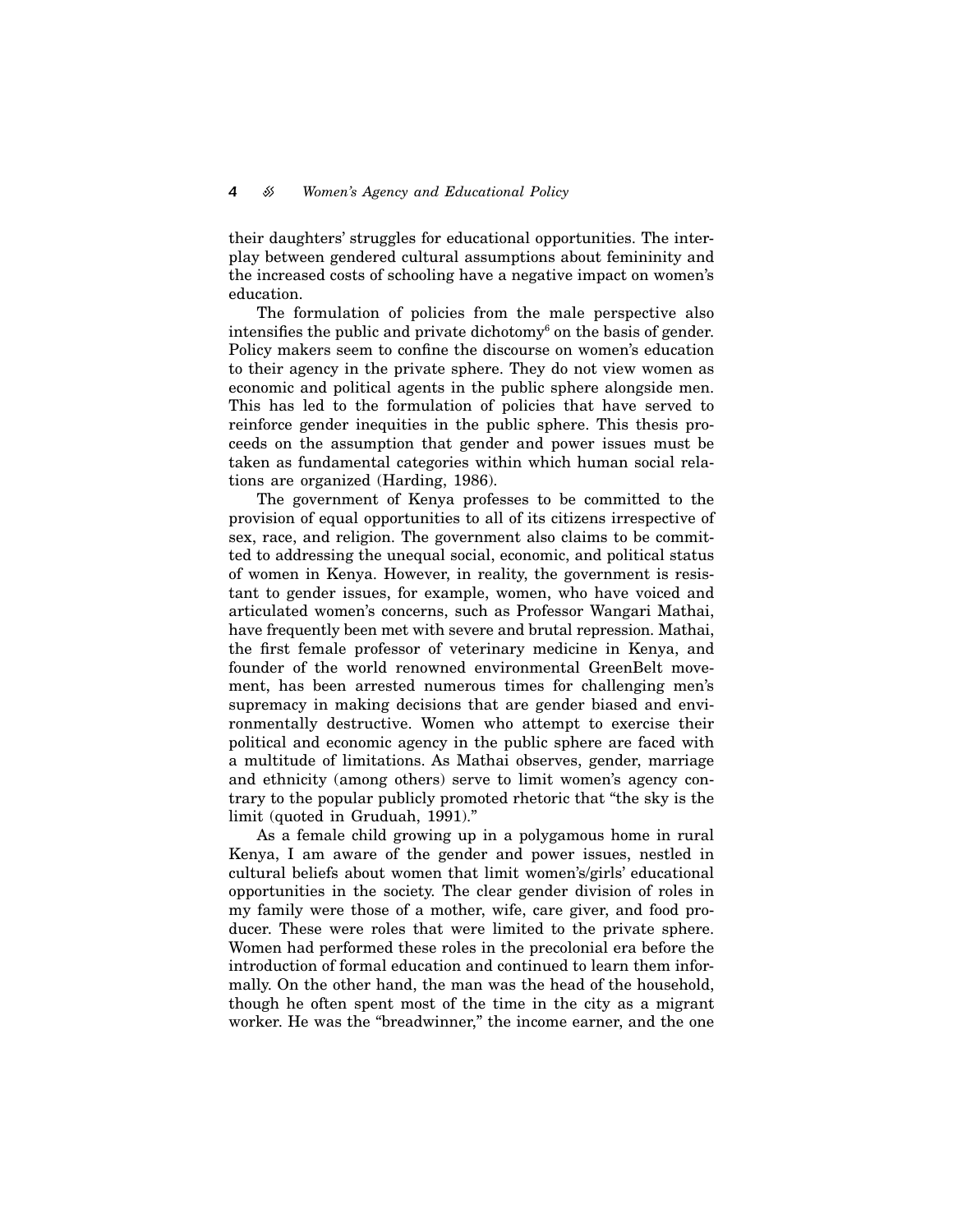who made all the decisions that shaped each and every household member's life. Formal education was considered necessary for his economic role. The woman's unpaid labor, though crucial to the survival of the family, was not as valued as the paid work performed by the man.

About 50% of the girls who enrolled in the first year of primary level education (Standard 1) with me left school before completing this level to become mothers and/or wives or to work as domestic help. Less than 30% of the girls passed the secondary entry examinations, and even fewer completed that level. Only three of us completed the tertiary level of education. I am, therefore, personally aware of how gender and power factors shape women's educational and economic opportunities within the historical, social, economic, and political context of Kenyan society.

### Overview of the Book

Chapter 2 provides an overview of the ways in which gender has structured Kenyan women's participation in education, in the economy, and in the family. It also highlights women's concerted efforts to retain their control of work through individual and group activities—self-help groups. I describe the three research sites in detail in chapter 3. The discussion covers life, schooling, and women's activities in each site. These details enable the reader to see the differences and similarities that exist within the same region and how they shape the lives of the women and their children. The chapter also gives an overview of the participants.

Chapter 4 deals with the methodology of my research. Articulation of the methodology/ies is not only important to the reader but also to researchers because it enables the latter to put into words their seemingly indescribable inner beliefs and assumptions that shape their actions. Finally, I reflect on doing research as both an insider and outsider in Kilome division.

Chapter 5 presents the public discourse on education. This discourse is constructed through the analysis of policy documents to show how policies have implications for the public sphere and to show how they limit women's agency. Chapters 6, 7, 8 present the women's discourses. Chapter 6 presents Kilome women's educational experiences. Chapter 7 deals with cultural-gendered assumptions that limit girls' participation in education. Chapter 8 examines the intensification of women's labor as they struggle to educate their children. This includes an examination of rural women's